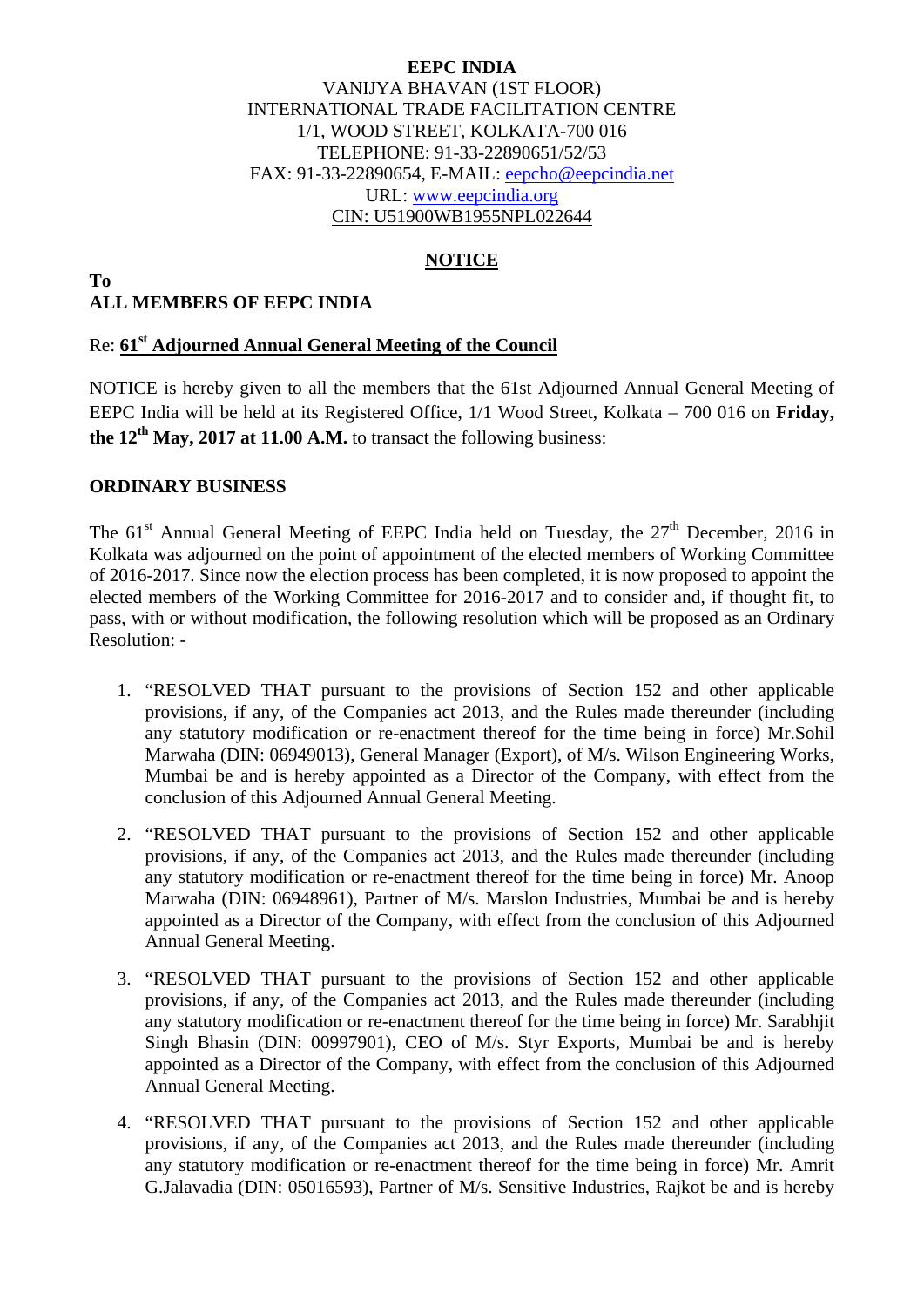appointed as a Director of the Company, with effect from the conclusion of this Adjourned Annual General Meeting.

- 5. "RESOLVED THAT pursuant to the provisions of Section 152 and other applicable provisions, if any, of the Companies act 2013, and the Rules made thereunder (including any statutory modification or re-enactment thereof for the time being in force) Mr. Chandrakant Damji Shah (DIN: 00041333), Director of M/s. Nylex Traders, Mumbai be and is hereby appointed as a Director of the Company, with effect from the conclusion of this Adjourned Annual General Meeting.
- 6. "RESOLVED THAT pursuant to the provisions of Section 152 and other applicable provisions, if any, of the Companies act 2013, and the Rules made thereunder (including any statutory modification or re-enactment thereof for the time being in force) Mr. Lalit Prasad Gupta (DIN: 00528534), Managing Director of M/s. Eastern Anticorrosives Ltd, Kolkata be and is hereby appointed as a Director of the Company, with effect from the conclusion of this Adjourned Annual General Meeting.
- 7. "RESOLVED THAT pursuant to the provisions of Section 152 and other applicable provisions, if any, of the Companies act 2013, and the Rules made thereunder (including any statutory modification or re-enactment thereof for the time being in force) Mr. Shyam Sundar Kejriwal (DIN: 00347375), Director of M/s. Kiswok Industries Pvt Ltd, Kolkata be and is hereby appointed as a Director of the Company, with effect from the conclusion of this Adjourned Annual General Meeting.
- 8. "RESOLVED THAT pursuant to the provisions of Section 152 and other applicable provisions, if any, of the Companies act 2013, and the Rules made thereunder (including any statutory modification or re-enactment thereof for the time being in force) Mr. Jasvinder Singh Bhasin (DIN: 00121394), Partner of M/s. B.S. International (Bombay), Mumbai be and is hereby appointed as a Director of the Company, with effect from the conclusion of this Adjourned Annual General Meeting.
- 9. "RESOLVED THAT pursuant to the provisions of Section 152 and other applicable provisions, if any, of the Companies act 2013, and the Rules made thereunder (including any statutory modification or re-enactment thereof for the time being in force) Mr. P.R. Venkatachalam (DIN: 00058869), M/s.Metro Exporters Pvt Ltd, Mumbai be and is hereby appointed as a Director of the Company, with effect from the conclusion of this Adjourned Annual General Meeting.
- 10. "RESOLVED THAT pursuant to the provisions of Section 152 and other applicable provisions, if any, of the Companies act 2013, and the Rules made thereunder (including any statutory modification or re-enactment thereof for the time being in force) Mr. Rajesh Kumar Sonthalia (DIN: 00523814), CEO of M/s. S.R.Niryaat Pvt Ltd, Kolkata be and is hereby appointed as a Director of the Company, with effect from the conclusion of this Adjourned Annual General Meeting.
- 11. "RESOLVED THAT pursuant to the provisions of Section 152 and other applicable provisions, if any, of the Companies act 2013, and the Rules made thereunder (including any statutory modification or re-enactment thereof for the time being in force) Mr. Chandra Shekhar Shukla (DIN: 02579246), Director of M/s. Paramount Surgimed Ltd, New Delhi be and is hereby appointed as a Director of the Company, with effect from the conclusion of this Adjourned Annual General Meeting.
- 12. "RESOLVED THAT pursuant to the provisions of Section 152 and other applicable provisions, if any, of the Companies act 2013, and the Rules made thereunder (including any statutory modification or re-enactment thereof for the time being in force) Mr. Surendra Keyal (DIN: 00655286) CEO of M/s. Alloys Metal (India), Kolkata be and is hereby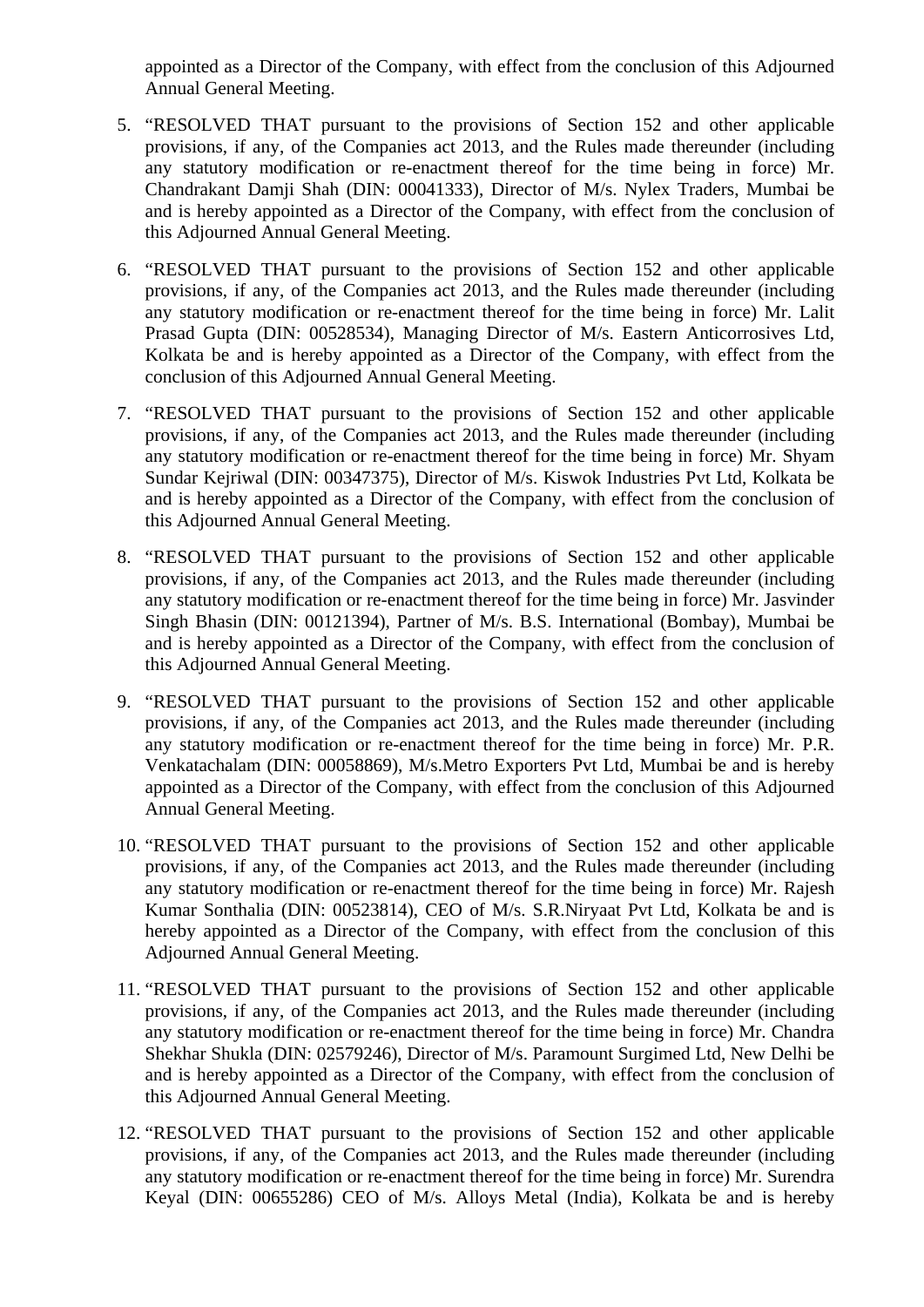appointed as a Director of the Company, with effect from the conclusion of this Adjourned Annual General Meeting.

- 13. "RESOLVED THAT pursuant to the provisions of Section 152 and other applicable provisions, if any, of the Companies act 2013, and the Rules made thereunder (including any statutory modification or re-enactment thereof for the time being in force) Mr. Hitendra Bhupetrai Bhalaria (DIN: 00169618) Managing Director of M/s. Bhalaria Metal Craft Pvt Ltd, Mumbai be and is hereby appointed as a Director of the Company, with effect from the conclusion of this Adjourned Annual General Meeting.
- 14. "RESOLVED THAT pursuant to the provisions of Section 152 and other applicable provisions, if any, of the Companies act 2013, and the Rules made thereunder (including any statutory modification or re-enactment thereof for the time being in force) Mr. Bhagwan Das Agarwal (DIN: 01165550) Partner of M/s. Calcutta Export Co., Kolkata be and is hereby appointed as a Director of the Company, with effect from the conclusion of this Adjourned Annual General Meeting.
- 15. "RESOLVED THAT pursuant to the provisions of Section 152 and other applicable provisions, if any, of the Companies act 2013, and the Rules made thereunder (including any statutory modification or re-enactment thereof for the time being in force) Mr. Ajay Kumar (DIN: 02414380) of M/s. Ajay Manufacturing Company., Ludhiana be and is hereby appointed as a Director of the Company, with effect from the conclusion of this Adjourned Annual General Meeting.

By Order of the Working Committee

 **Place:** Kolkata **Date:**  $26^{th}$  April, 2017 *Sd*/-

 **B. SARKAR**  Executive Director & Secretary (DIN: 06865347)

## **NOTES:**

# 1. **A MEMBER SHALL NOT BE ENTITLED TO APPOINT ANY OTHER PERSON AS HIS/HER PROXY UNLESS SUCH OTHER PERSON IS ALSO A MEMBER OF THE COUNCIL. (Rule 19(1) of the Companies (Management and Administration) Rules, 2014).**

Proxies, in order to be effective, must be received at the Registered Office of the Company, 1/1, Wood Street, Kolkata 700 016, not less than forty-eight hours before the commencement of the  $61^{\text{st}}$  Adjourned AGM i.e. by 11.00 a.m. on  $12^{\text{th}}$  May, 2017.

2. Ordinary Members intending to send their authorised representatives to attend the Meeting are requested to send to EEPC India a certified true copy of the Board Resolution/ Authorised Letter authorising their representative to attend and vote on their behalf at the Meeting. Associate members may also attend the meeting by themselves or through their authorised representative.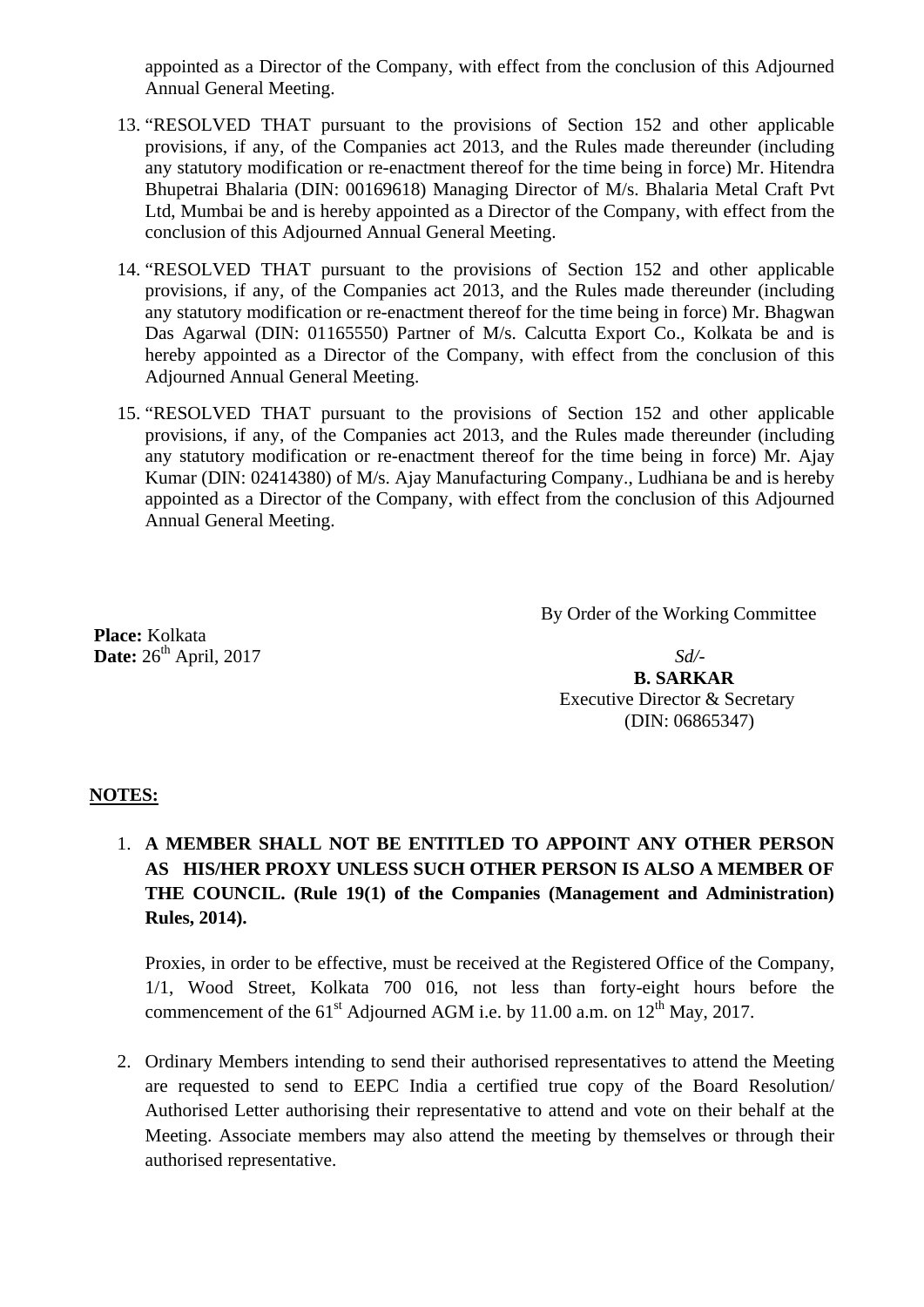- 3. As per the Companies Act, 2013 and rules made thereunder all documents to be sent to members like General Meeting Notices (including AGM), Audited Financial Statements, Directors' Report, Auditors' Report, etc. henceforth to the members in electronic form, to the e-mail address provided by them and made available to us. Members are also requested to register/update their email addresses, with the Council.
- 4. Electronic copy of the Notice of the 61<sup>st</sup> Adjourned Annual General Meeting of the Council inter alia indicating the process and manner of voting is being sent to all the members whose email IDs are registered with EEPC India for communication purposes. However, the votes of only the ordinary members will be valid. For members who have not registered their email address, physical copies of the said Notice of  $61<sup>st</sup>$  Adjourned Annual General Meeting of EEPC India will be sent separately. The said notice will indicate the process and manner of voting.
- 5. Members may please note that the facility for voting through polling paper shall be made available at the 61st Adjourned Annual General Meeting and only the eligible members attending the meeting who have not cast their vote by remote e-voting shall be able to exercise their right at the meeting through polling paper.
- 6. Members may please note that the Notice of  $61<sup>st</sup>$  Adjourned Annual General Meeting will also be available at EEPC India website **www.eepcindia.org** for their download. The Physical copies of the aforesaid documents will also be available at all the offices of EEPC India for inspection during normal business hours on working days.

## 7. **Voting through electronic means (only for Ordinary Members)**

Pursuant to provisions of Section 108 of the Companies Act, 2013 read with Rule 20 of the Companies (Management and Administration) Rules, 2014, EEPC India is pleased to offer e-voting facility to the ordinary members to exercise their right to votes electronically on all the resolutions set forth in the Notice convening the  $61<sup>st</sup>$ Adjourned Annual General Meeting to be held on **Friday, 12th May, 2017 at 11.00 A.M.** EEPC India has engaged the services of National Securities Depository Limited (NSDL) to provide e-voting facility.

The e-voting facility is available at the link **https://www.evoting.nsdl.com**

The electronic voting particulars are set out as follows:

| EVEN (e-voting event number) | User ID | Password |
|------------------------------|---------|----------|
|                              |         |          |

The e-voting facility will be available during the following voting period:

| Commencement of e-voting        | End of e-voting                 |
|---------------------------------|---------------------------------|
| $9^{th}$ May, 2017 at 10.00 a.m | $11^{th}$ May, 2017 at 5.00 p.m |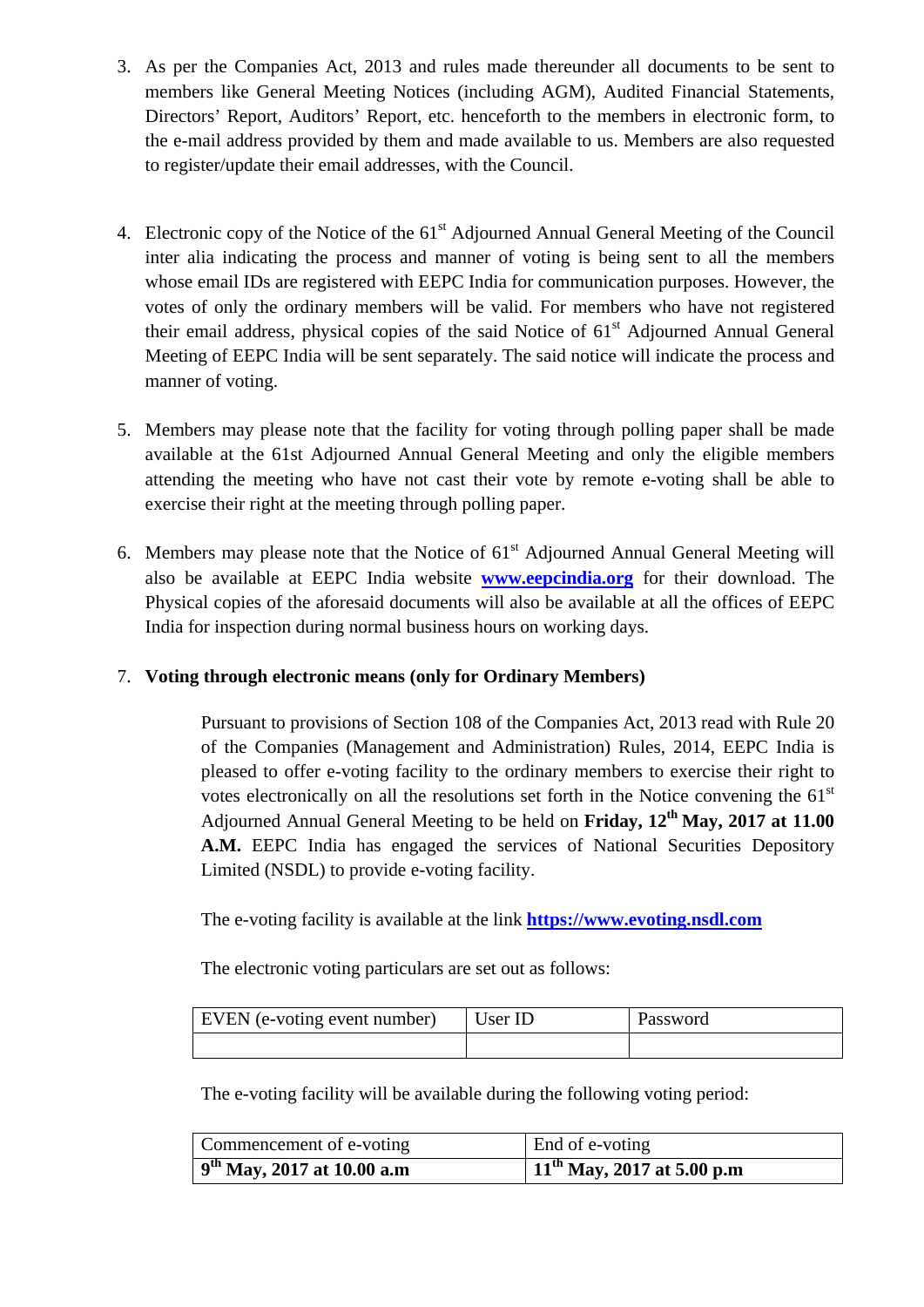Please read the following instructions to exercise your vote:

These details and the instructions form an integral part of the Notice for the  $61<sup>st</sup>$ Adjourned Annual General Meeting to be held **on Friday, 12th May, 2017.**

## **Steps for e-voting (only for Ordinary Members)**

The process and instructions for e-Voting enclosed as attachment to the Notice.

- I. Open the attached PDF file "e-Voting.pdf" giving your Client ID as password, which contains your "User ID" and "Password for e-voting". Please note that the password is an initial password.
- II. Open the internet browser and type the following URL. **https://www.evoting.nsdl.com**
- III. Click on members -Login
- IV. Insert User ID and Password as initial password stated in (I) above. Click on '**Login**'
- V. The Password change menu will appear on your screen. Change to new Password of your choice, making sure that it contains a minimum of 8 digits or characters or a combination of the two. Please take utmost care to keep your password confidential.
- VI. Once the e-voting home page opens, click on **e-voting> Active Voting Cycles**.
- VII. Select the EVEN (E-Voting Event Number) of EEPC INDIA (the number is provided in this document). Once you enter the number, the Cast Vote page will open. Now you are ready for e-voting.
- VIII. Cast your vote by selecting your favored options and click **Submit**. Also click **Confirm** when prompted. Please note that once your vote is cast on the selected resolution, it cannot be modified.
	- IX. In case of any queries, you may refer the frequently asked questions (FAQs) for members and e-voting user manual for members available at the Downloads section of **https://www.evoting.nsdl.com .** You can also mail your queries at NSDL, by sending an email to **evoting@nsdl.co.in.**
	- X. Corporate and institutional members are required to send a scanned copy of the relevant Board Resolution / appropriate authorisation, with the specimen signature(s) of the authorised signatory(ies) duly attested, to the Scrutinizer through e-mail at **caanujtulsyan@hotmail.com** with a copy marked to NSDL's e-mail ID **evoting@nsdl.co.in.**
	- XI. You can also update your mobile number and email id in the user profile details of the folio which may be used for sending future communications(s)

## **General Instructions**

- a. The remote e-Voting period commences on **9th May, 2017** (10.00 a.m.) and ends on **11th May, 2017** (05.00 p.m.).
- b. Mr. Anuj Tulsyan, Practicing Chartered Accountant (Membership No.067173), has been appointed as the Scrutinizer to collate the votes downloaded from the e-voting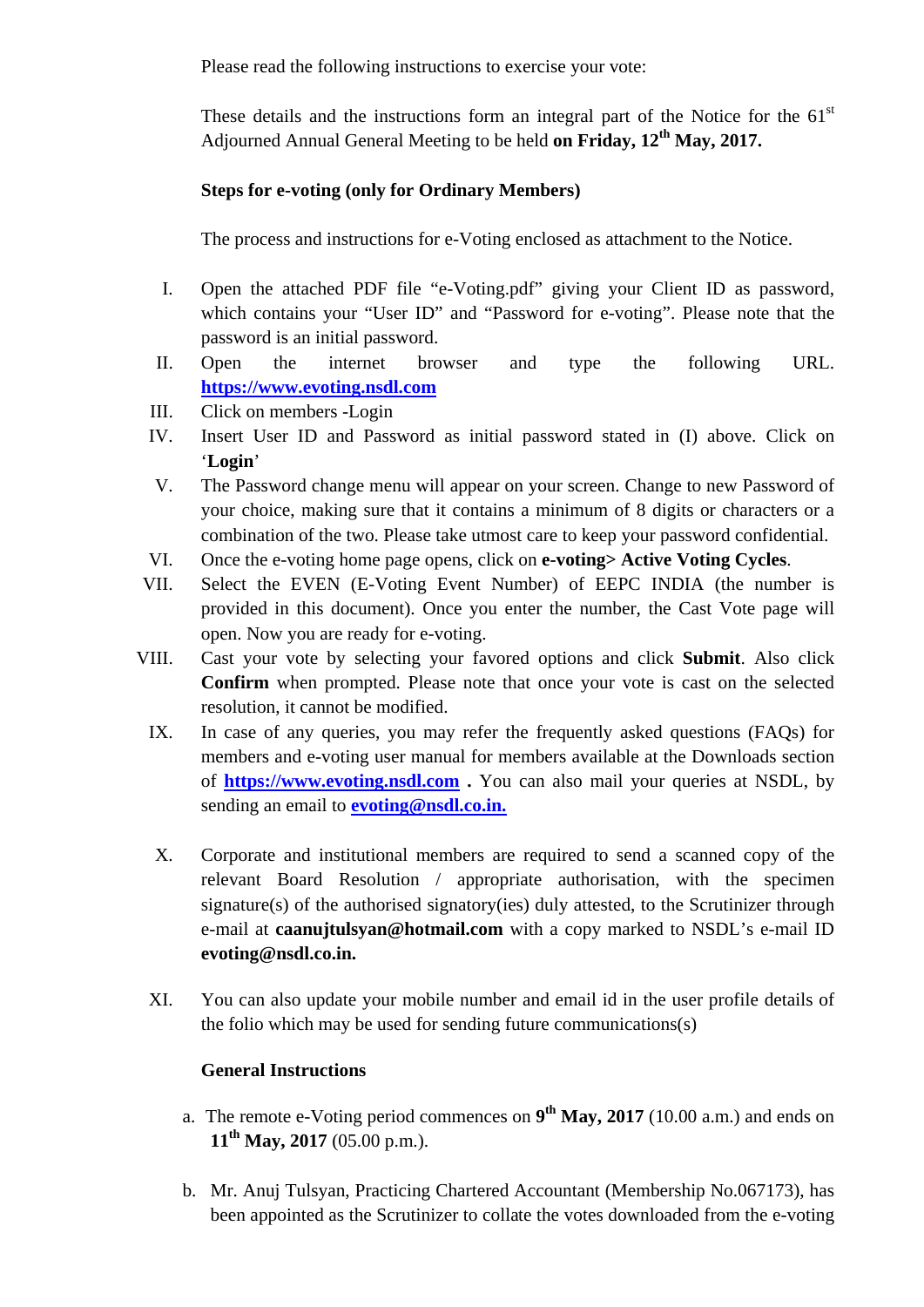system and votes casted at  $61<sup>st</sup>$  Adjourned AGM to declare the final result for each of the Resolutions forming part of the Notice of the 61<sup>st</sup> Adjourned AGM.

- c. The Scrutinizer shall, within a period of not exceeding three working days from the conclusion of the e-voting, unlock the votes in the presence of at least two witnesses, not in the employment of the Council make a Scrutinizer's Report of the votes cast in favor of or against, if any, forthwith to the Chairman of the Council.
- d. The results declared along with the Scrutinizers' Report shall be placed on the Council's website **www.eepcindia.org** and on the website of NSDL within 2 days of the passing of the resolutions at the 61<sup>st</sup> Adjourned Annual General Meeting of the Council.

By Order of the Working Committee

**Place:** Kolkata **Date:** 26<sup>th</sup> April, 2017

*Sd/-*

 **B. SARKAR**  Executive Director& Secretary DIN: 06865347